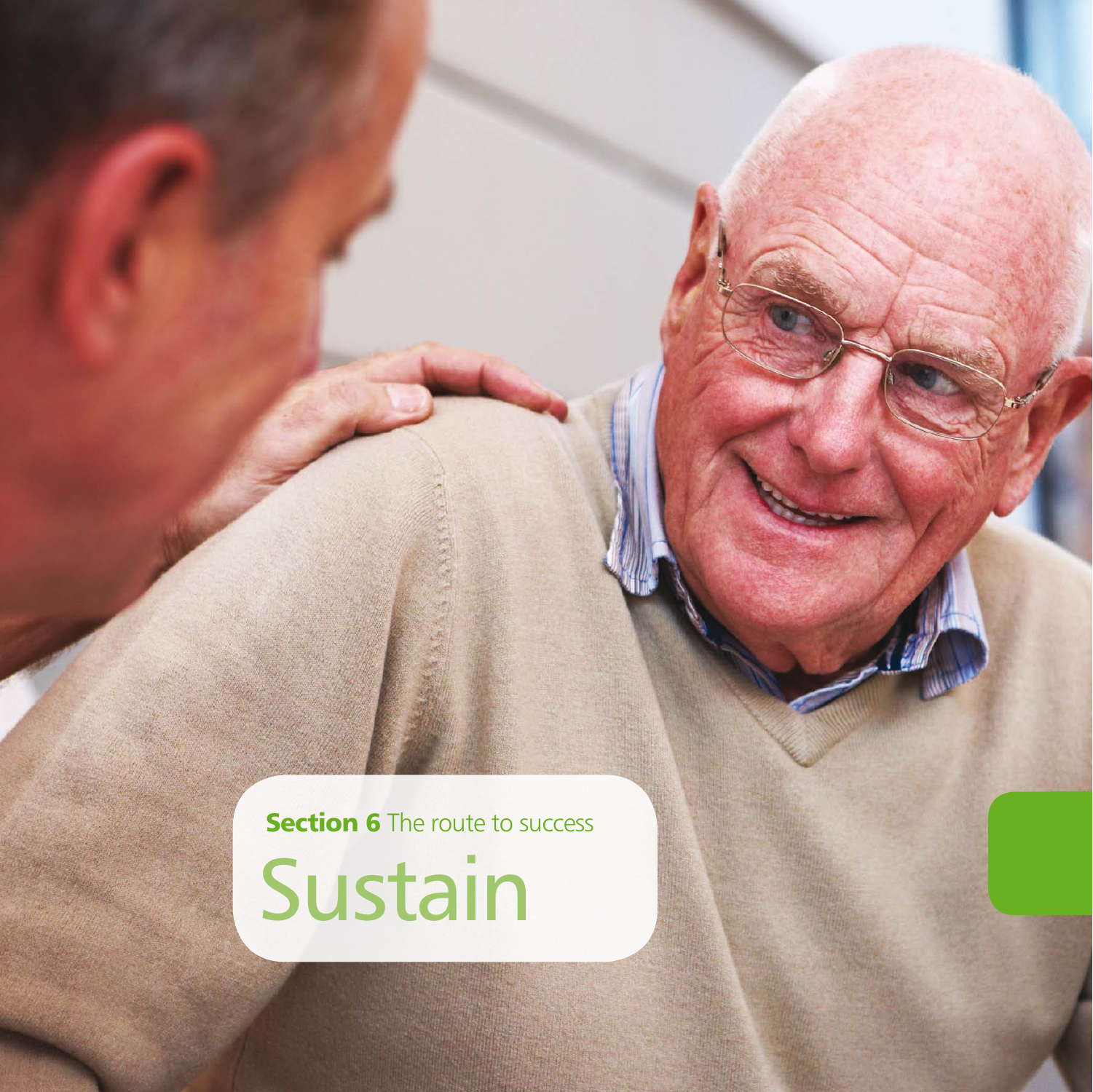**The most successful organisations are those that can provide the right organisational context in which frontline staff feel both empowered and enabled to lead, implement and sustain changes which will make a big difference by improving the quality and experience of care.** This section along with section 7 about large scale change can help an organisation successfully achieve change that is sustained over time.

Sustainability can be described as 'when new ways of working and improved outcomes become the norm' (NHS Improving Quality).

## **Six critical success factors**

A comprehensive review of the successful *The Productive Ward: Releasing Time to Care™*  programme1 identified that the organisations who had gained the most out of the programme have six critical success factors:



## **1. Leadership engagement**

Having visible executive support for implementing this *Transforming end of life care in acute hospitals: The route to success 'how to' guide'* will ensure there is good communication between the trust board and the wards. It will also ensure that resources can be clearly defined to support programme leadership and implementation activities.

The learning from *The Productive Ward* demonstrated that having executive directors on the steering group, along with frontline staff and other stakeholders including individuals and carers, provided a monthly forum through which a focus could be established for the work. This was key to driving improvements and harnessing the energy of the collective stakeholders.

### **2. Strategic alignment**

Here the trust board have the opportunity to ensure that implementing *Transforming end of life care in acute hospitals: The route to success 'how to' guide* is amongst their top five priorities and is integrated and aligned with other priorities supporting choice, privacy and dignity by raising standards of care.

The trust board can lead the way in supporting staff to build on existing evidence and good practice, such as the AMBER care bundle and the Rapid Discharge Home.

<sup>1</sup> [www.institute.nhs.uk/quality\\_and\\_value/productivity\\_series/productive\\_ward.html](www.institute.nhs.uk/quality_and_value/productivity_series/productive_ward.html)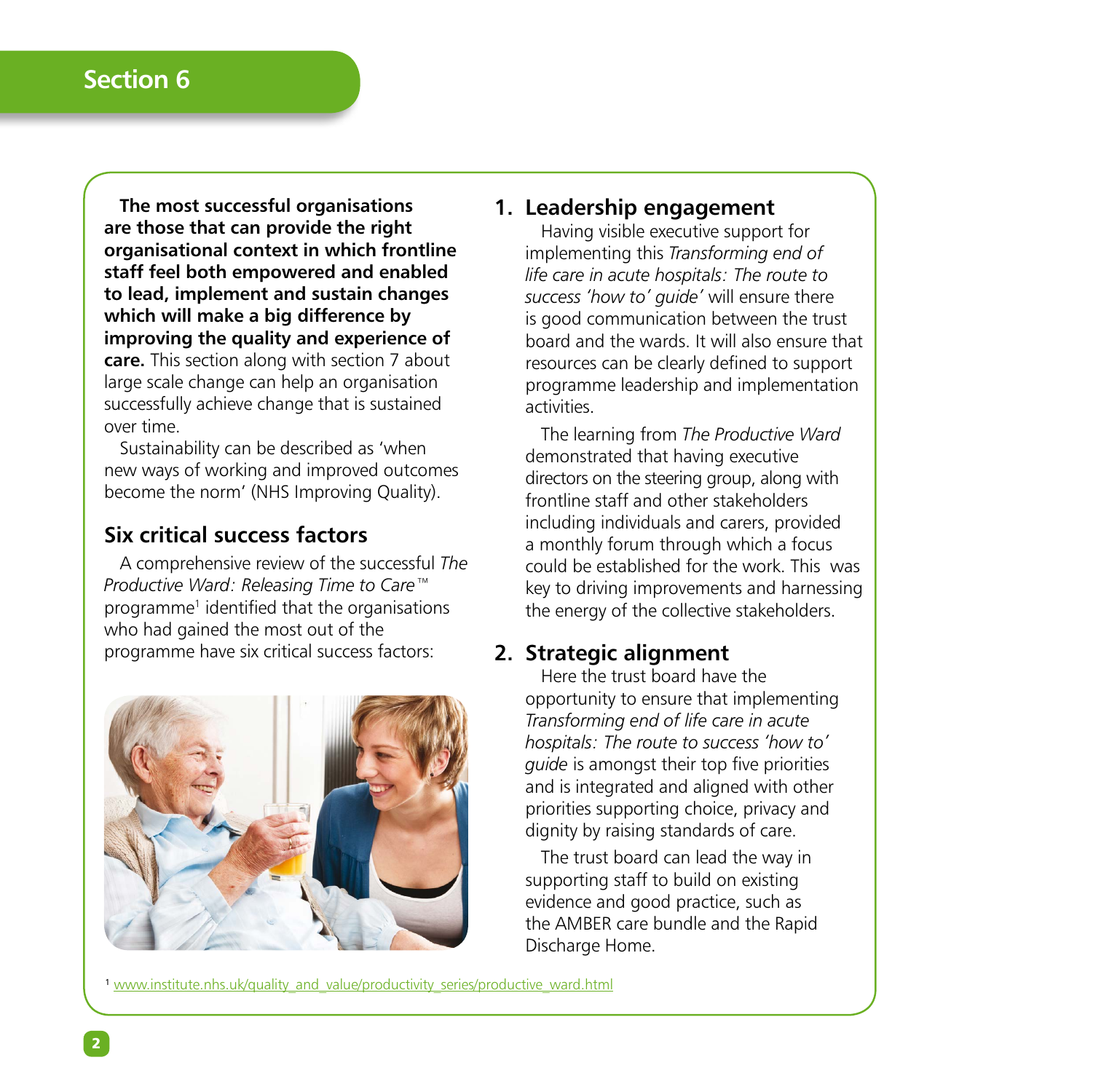

Visible leadership is key to show how implementing *Transforming end of life care in acute hospitals: The route to success 'how to' guide* features in the organisational governance arrangements and should be communicated widely across the organisation. In addition the steering group can provide a mechanism for tracking progress, monitoring quality and ensuring local policies and ethical considerations are upheld.

Progress can and should be communicated and celebrated widely as part of an organisation wide communications strategy to show that this is not just another new initiative but a continuous way of working for the long term.

#### **4. Measurement**

What gets measured gets done. Therefore having a simple but comprehensive set of measures for everything we do is important.

Ideally these will consist of national, local and organisational measures which are priorities, along with the opportunity for frontline teams to identify measures that are important for them at ward level. Lessons learned from *The Productive Ward* show that staff who were empowered to identify and track some measures for themselves felt great ownership and involvement with their work.

# **5. Capability and learning**

Involving frontline teams and empowering them to identify, lead and implement changes for themselves creates increased staff awareness and energy to both embed and sustain change.

Building capability within the organisation results in having a resource that can deliver and sustain change over the longer term. Staff who are enabled to lead the process of change for themselves will acquire both knowledge and skills that will be of benefit to the organisation and themselves. This will lead to continuous improvements in standards of care.

## **6. Resourcing (people)**

Frontline staff who can see they have visible support from the executive team, along with the resources and headroom to implement a change programme, will feel more energised and committed to the work over the longer term.

If executives invest in their staff to acquire new skills and build on their existing knowledge, the result will be a more mutually beneficial collaboration that is more likely to deliver and sustain good results for those receiving care.

These six factors are important both for implementation success and sustainability over time.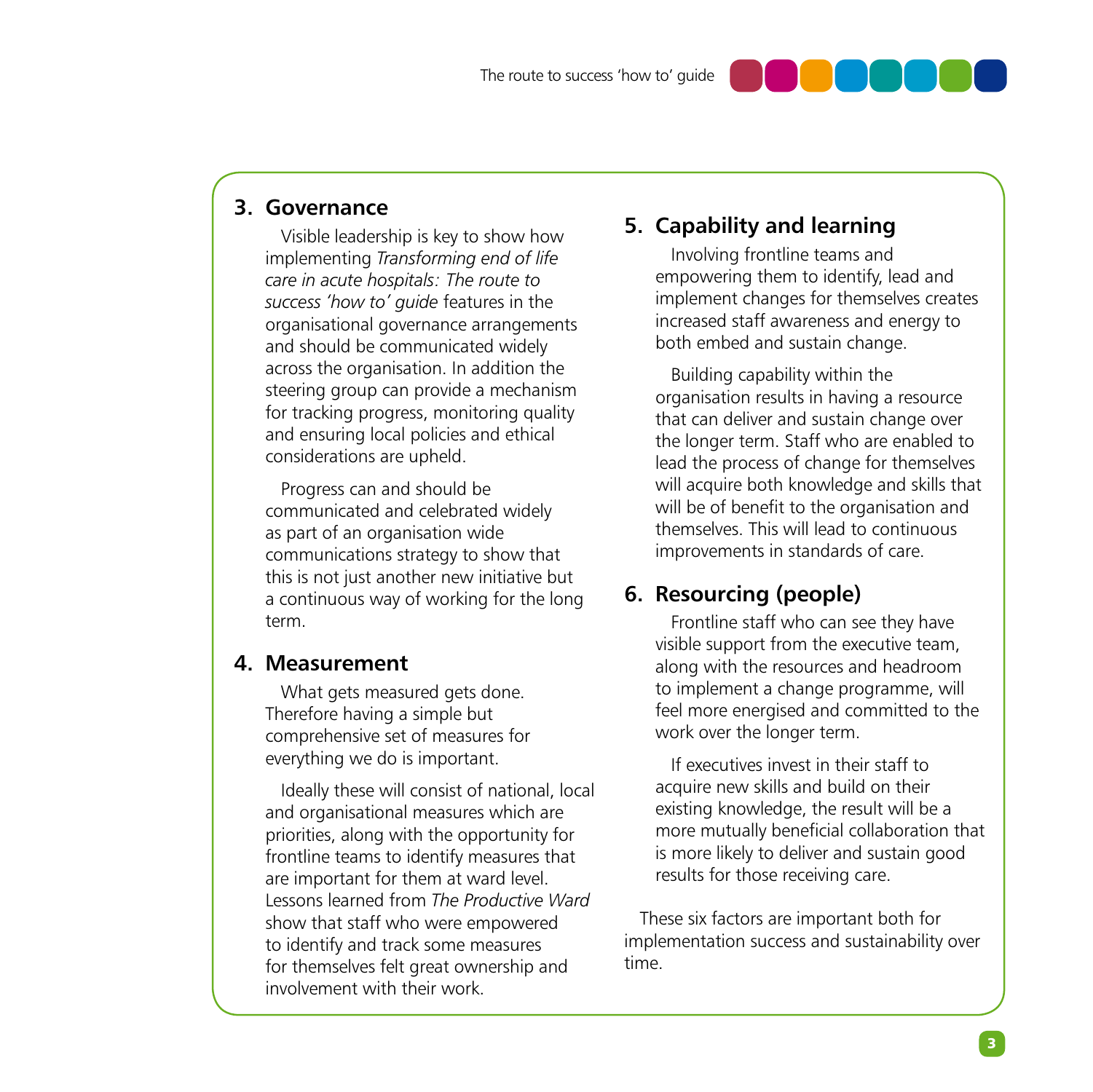#### **So what does all this mean in practical terms?**

One of the opportunities for sustainability is through active engagement and ownership of frontline leaders and their teams from the beginning of the work. Allowing teams to identify what needs to be done and how to develop their own solutions will greatly enhance the opportunity for sustainability.

# **TOP TIP**

**Having a designated frontline team member who can act as a project leader for the initial phase of this work will greatly enhance early implementation and ongoing sustainability.**

Leaders at trust board level need to lead by example and visit the clinical areas who are making transformational changes to show their commitment and support. These visits will also send a powerful message that the work is important, a priority and therefore needs to be sustained.

# **TOP TIP**

**Having a visible means of displaying visits, by whom and when, will motivate and energise staff who can see that senior leaders are both interested and committed to their work.**

Periodically, frontline staff could also be given the opportunity to update the trust board through both the steering group and through bi-annual board reports. An annual celebration through a learning and sharing event may also help to sustain the momentum over time.

Strategic alignment and robust governance will be important to track progress, but also to identify any duplication and detect if progress or standards are falling away early on. Staff will be able to see that there is visible leadership support that values their efforts and is looking all the time to smooth their improvement journey by increasing alignment and eliminating waste, including duplication of effort.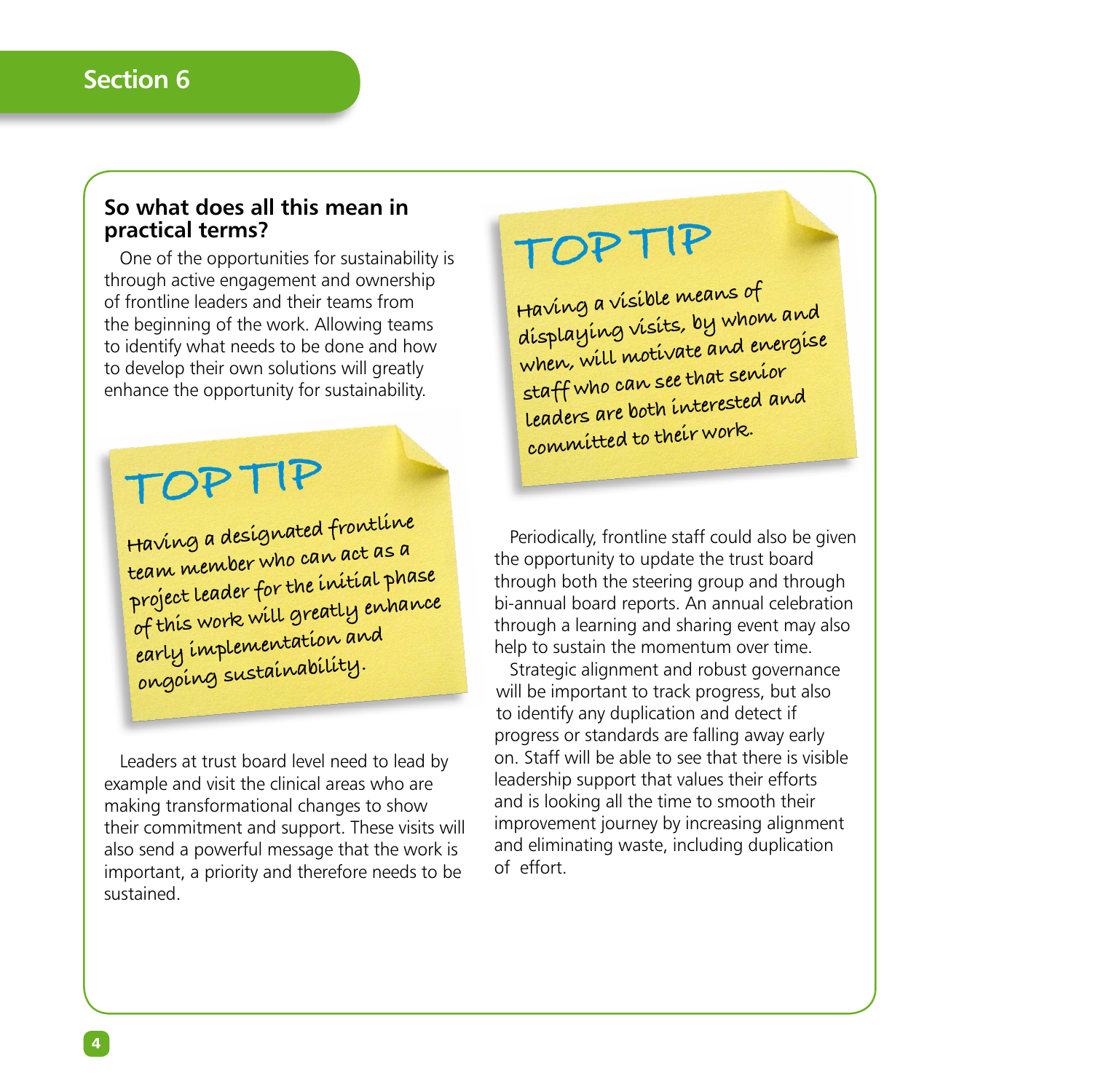

# **Who to involve**

The trust board or steering group can help the frontline teams choose their starting point, which should result in increased opportunities for the work to be sustained.

Your starting point should be in areas where there is 'high energy' for making change and where there is a commitment to engage multidisciplinary team members and people receiving care to seek their views. This will ensure that sustainable opportunities are built in from the beginning.

There is an opportunity to involve patients. carers and families, data analysts and commissioners who may want to include your new service standards into their specifications. This can also further enhance sustainability going forward.

When thinking about sustainability this is also a good time to consider whether you have engaged all the strategic partners fully with the project plan or whether there are any gaps that you should address. [The NHS Change Model](http://www.nhsiq.nhs.uk/capacity-capability/nhs-change-model.aspx) can help you do this.

Ensuring you have broad multidisciplinary engagement across an organisation will enhance the success of your roll out plans and sustainability over the long term.

## **Tools to help**

Organisations may have existing models for sustainability that they use. However there are tools within *The Productive Ward: Releasing Time to Care™* programme that maybe helpful.



In addition, the NHS Improving Quality 'quick checklist to determine how sustainable an improvement will be' is shown on the following pages.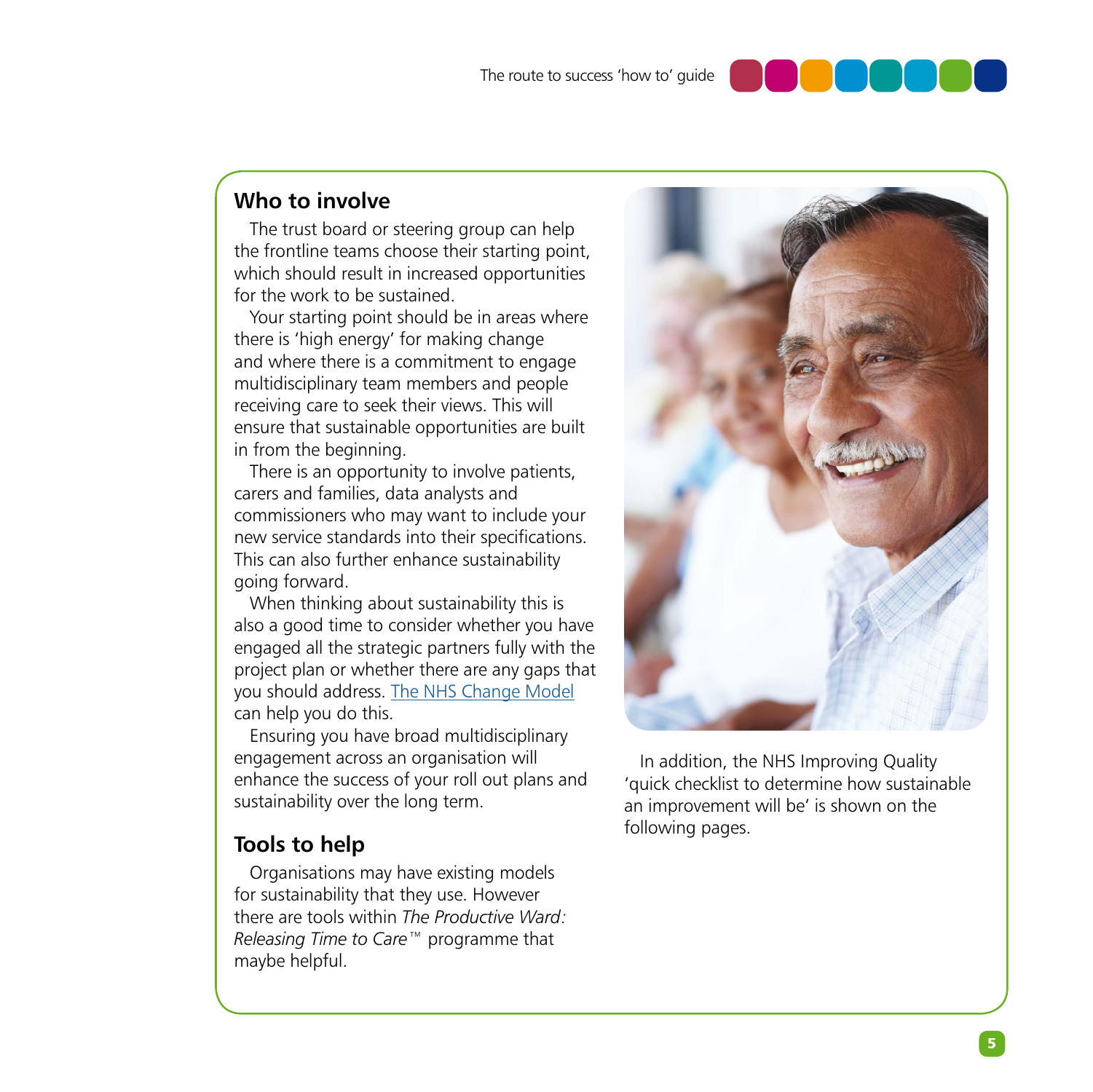Below are 10 factors to consider throughout your improvement project that have been shown to improve the likelihood of sustaining your changes.



## **PROCESS**

#### **1.0 - In addition to helping patients, are there other benefits?**

- Does the change reduce waste, duplication and added effort?
- Will it make things run more smoothly?
- Will staff notice a difference in their daily working lives?

#### **2.0 - Credibility of the evidence**

- Are benefits to patients, staff and the organisation visible?
- Do staff believe in the benefits?
- Can all staff describe the benefits clearly?
- Is there evidence that this type of change has been achieved elsewhere?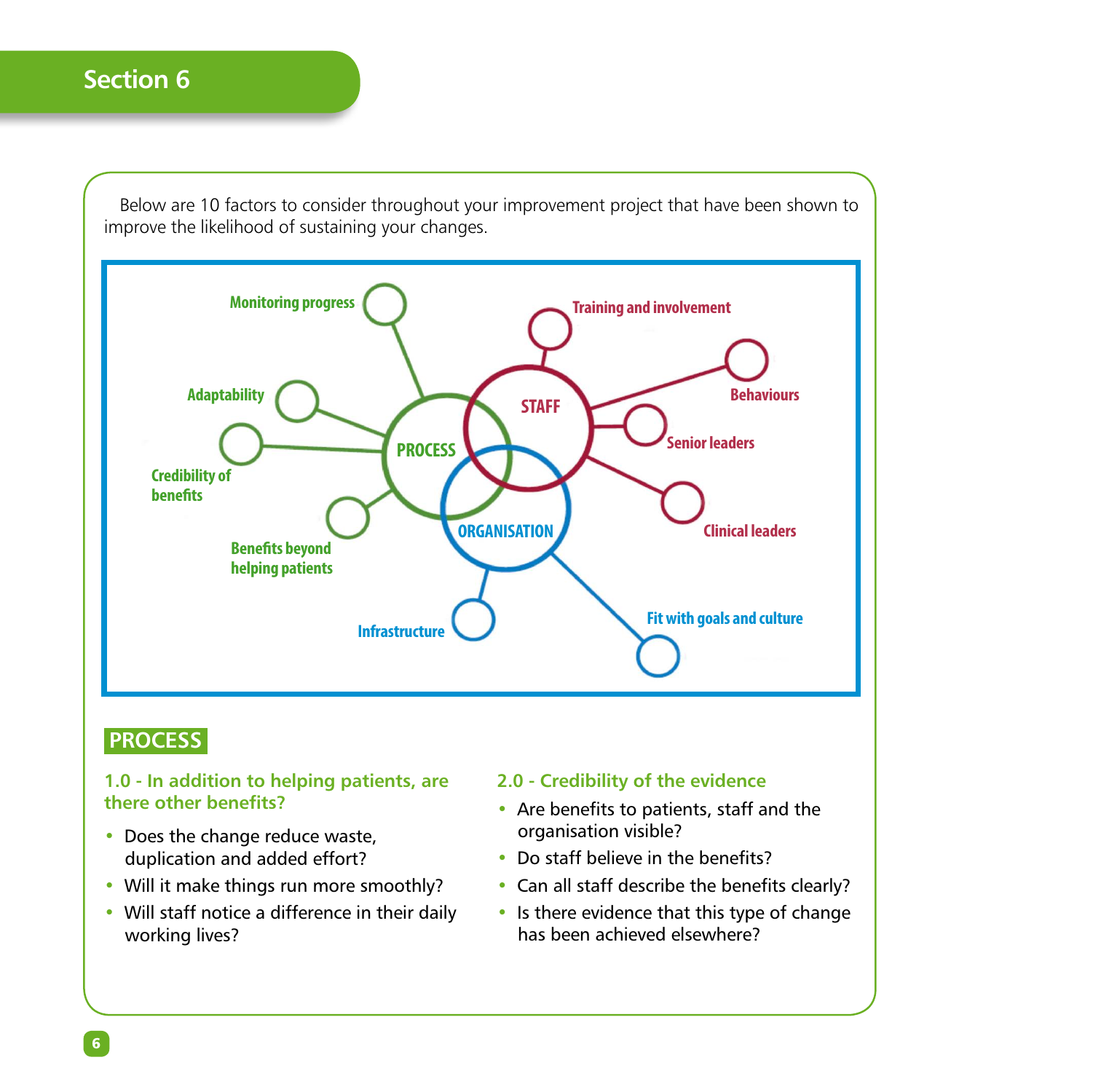### **3.0 - Adaptability of improved process**

- Can the process overcome internal pressures and continually improve?
- Does the change continue to meet ongoing needs effectively?
- Does the change rely on an individual or group of people, technology, finance etc. to keep it going?
- Can it keep going when these are removed?

#### **4.0 - Effectiveness of the system to monitor progress**

- Does the change require special monitoring systems to identify improvement?
- Is this data already collected and is it easily accessible?
- Is there a feedback system to reinforce benefits and progress and initiate action?
- Are the results of the change communicated to patients, staff, the organisation and the wider NHS?

# **STAFF**

#### **5.0 - Staff involvement and training to sustain the process**

- Do staff play a part in innovation, design and implementation of change?
- Have they used their ideas to inform the change process from the very beginning?
- Is there a training and development infrastructure to identify gaps in skills and knowledge and are staff educated and trained to take change forward?

#### **6.0 - Staff behaviours toward sustaining the change**

- Are staff encouraged and able to express their ideas and is their input taken on board?
- Are staff able to run small-scale tests, e.g. Plan, Do, Study, Act, (PDSA cycles) based on their ideas, to see if additional improvements should be recommended?
- Do staff think that the change is a better way of doing things that they want to preserve for the future?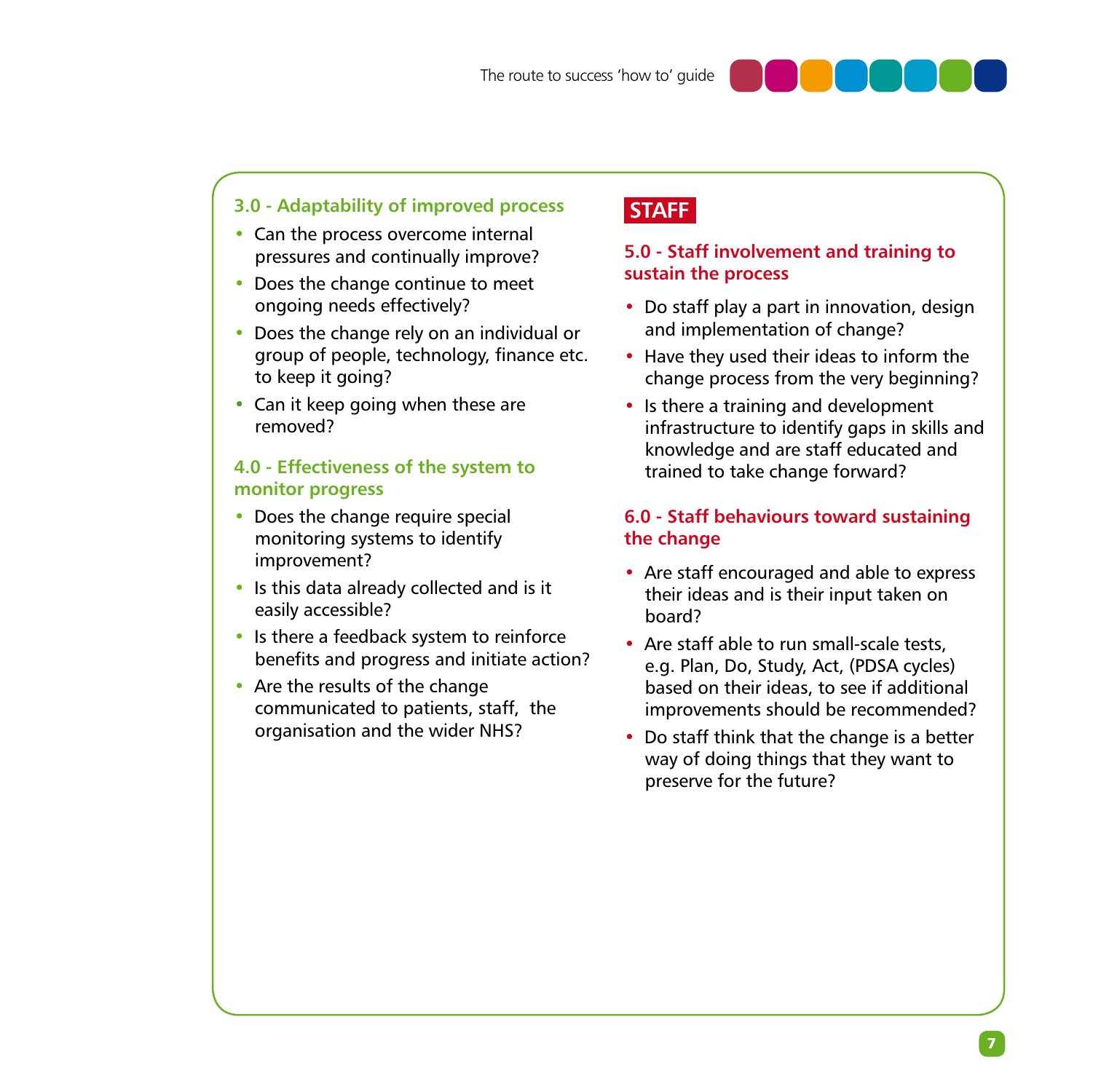#### **7.0 - Senior leadership engagement**

- Are the senior leaders trustworthy, influential, respected and believable?
- Are they involved in the initiative, do they understand it and do they promote it?
- Are they respected by their peers and can they influence others to get on board?
- Are they taking personal responsibility and giving time to help ensure the change is sustained?

#### **8.0 - Clinical leadership engagement**

- Are the clinical leaders trustworthy. influential, respected and believable?
- Are they involved in the initiative, do they understand it and do they promote it?
- Are they respected by their peers and can they influence others to get on board?
- Are they taking personal responsibility and giving time to help ensure the change is sustained?

# **ORGANISATION**

#### **9.0 - Fit with the organisation's strategic aims and culture**

- Has the organisation successfully sustained improvement in the past?
- Are the goals of the change clear and shared?
- Is the improvement aligned with the organisation's strategic aims and direction?
- Is it contributing to the overall organisational aims?
- Is change important to the organisation and its leadership?
- Does your organisation have a 'can do' culture?

#### **10 - Infrastructure for sustainability**

- Are there enough staff who are trained and able to work in the new way?
- Are there enough facilities and equipment to support the new process?
- Are new requirements built into job descriptions?
- Are there policies and procedures supporting the new way of working?
- Is there a communication system in place?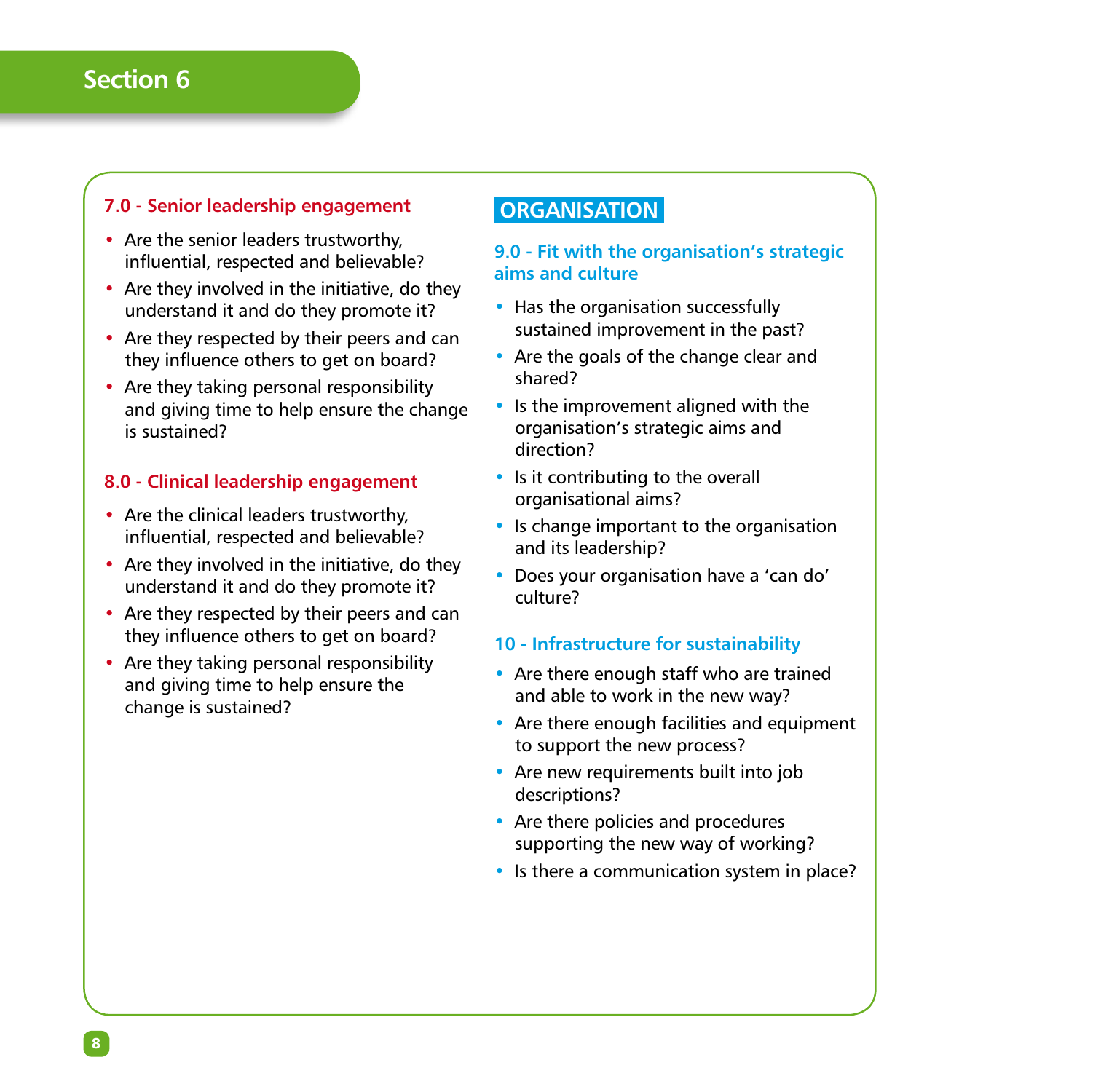

Your initial assessment of organisational readiness and subsequent project plan may give you some valuable insights into whether previous change initiatives have been successful or not. If they have not been successful you may want to explore the reasons why and take this learning to the steering group so that action can be taken to address this as appropriate.

As part of your measures you may want to consider tracking the following which all impact on sustainability:

- **The percentage and frequency of staff** involvement and training to enhance knowledge and skills
- **Evidence of staff behaviours toward** sustaining the change
- **The percentage and frequency of** senior leadership engagement
- **O** The percentage of awareness of clinical leadership and engagement
- **Evidence of active engagement of key** stakeholders locally and nationally such as local healthwatch and Patient Association
- **Exidence of involvement locally of** people receiving care, their families and carers.

Other things which can give insights on how to measure and track progress about sustainability going forward include:

- **Decrease in complaints**
- **Increase in compliments**
- Satisfaction surveys of people using services
- **Audits of people using services possibly** through NHS Friends and Family Test
- **Staff satisfaction surveys**
- **O** Decrease in unplanned sick leave
- Retention and recruitment
- $\blacksquare$  Improved relationships with key stakeholders
- Steering group governance reports
- Bi-annual reports to the trust board.